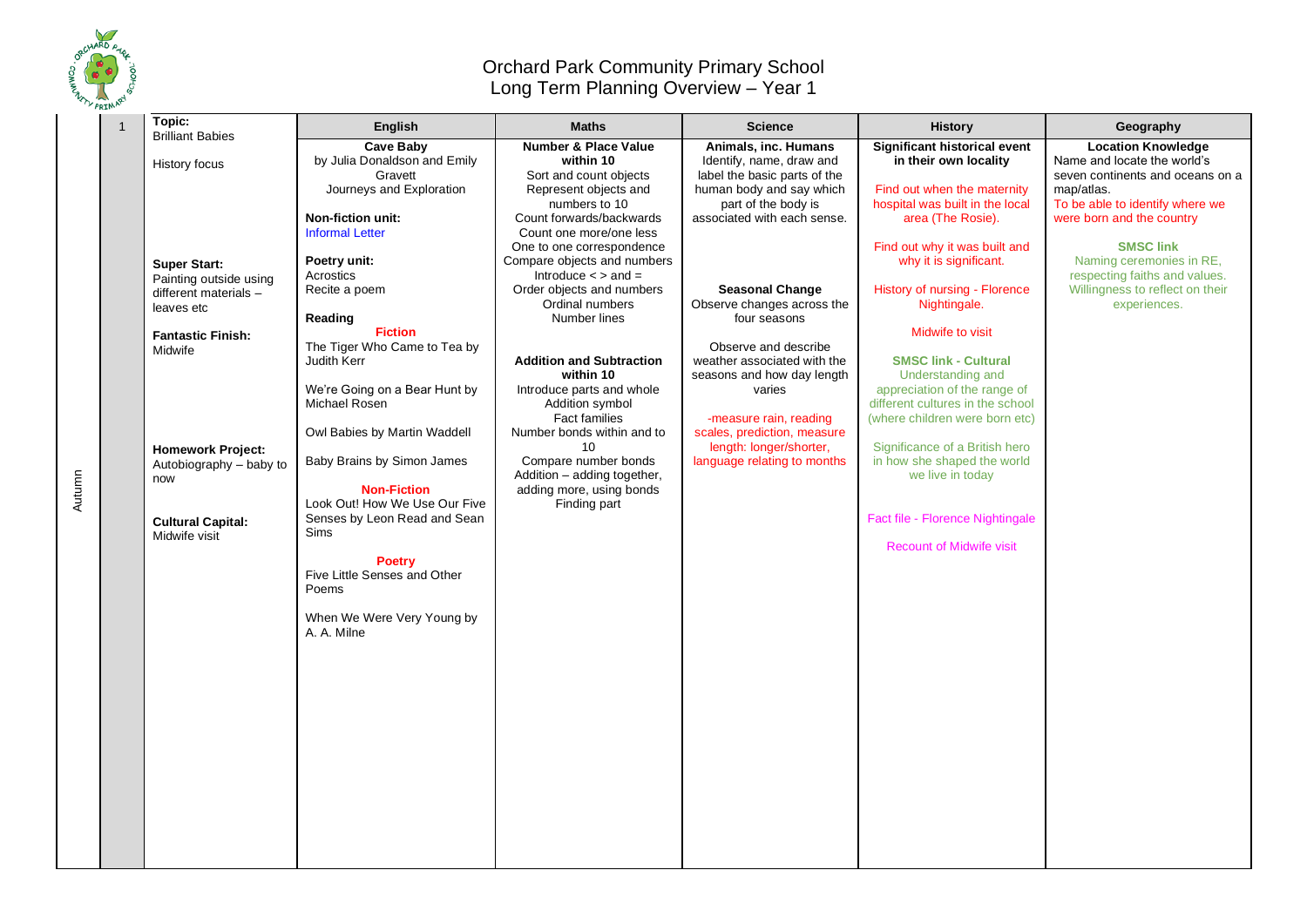|        | $\overline{1}$ | Art / D&T                                                                                                                                                                                                                                                                                                                                                                                                                                                                                                                                                                                                                                                                                                                                                                                                                                                                                                                                                       | <b>RE &amp; PSHE</b>                                                                                                                                                                                                                                                                                                                                                                                                                                 | PE                                                                       | Computing                                                                                                                                                                                                                                                                                                                                                                                                                                                                                                                                                                  | <b>Music</b>                                                                                                                                                                                                                                                                                                                                                                                                                                          |
|--------|----------------|-----------------------------------------------------------------------------------------------------------------------------------------------------------------------------------------------------------------------------------------------------------------------------------------------------------------------------------------------------------------------------------------------------------------------------------------------------------------------------------------------------------------------------------------------------------------------------------------------------------------------------------------------------------------------------------------------------------------------------------------------------------------------------------------------------------------------------------------------------------------------------------------------------------------------------------------------------------------|------------------------------------------------------------------------------------------------------------------------------------------------------------------------------------------------------------------------------------------------------------------------------------------------------------------------------------------------------------------------------------------------------------------------------------------------------|--------------------------------------------------------------------------|----------------------------------------------------------------------------------------------------------------------------------------------------------------------------------------------------------------------------------------------------------------------------------------------------------------------------------------------------------------------------------------------------------------------------------------------------------------------------------------------------------------------------------------------------------------------------|-------------------------------------------------------------------------------------------------------------------------------------------------------------------------------------------------------------------------------------------------------------------------------------------------------------------------------------------------------------------------------------------------------------------------------------------------------|
| Autumn |                | <b>Cave Drawings</b><br>Cave drawings<br>Using chalk/pastels and fingers<br>to smudge lines<br>Use pencils to create different<br>thickness of lines<br>Extend and use a variety of<br>drawing tools<br><b>Cave Paintings</b><br><b>Cave Paintings</b><br>Observing patterns<br>Identify the primary and<br>secondary colours<br>Apply colour with a range of<br>tools<br>Explore different textures<br>Jackson Pollock class canvas<br>using colours inspired by cave<br>art<br>Make a cave<br>Generate, develop, model and<br>communicate their ideas through<br>talking, drawing, templates,<br>mock-ups and where<br>appropriate, information and<br>communication and technology.<br>Select from and use a wide<br>range of materials and<br>components, including<br>construction materials, textiles<br>and ingredients, according to<br>their characterises.<br>Build structure, exploring how<br>they can be made stronger,<br>stiffer and more stable | <b>RE</b><br>The Christian Family<br>Introduction to main beliefs.<br>Focus on Jesus and everyday<br>Christian life.<br>What are the main beliefs of<br>Christianity?<br>What festivals do Christians<br>celebrate?<br>Why do Christians celebrate<br>Easter?<br>Why is the Bible important?<br>What do Christians do<br>daily/regularly?<br>Why is it important for<br>Christians to go to church?<br><b>PSHE</b><br><b>Beginning and Belonging</b> | <b>Games Fundamentals</b><br><b>Multiskills</b><br>Unit 3<br>Gym (Floor) | e-Safety:<br>I am Kind and Responsible<br><b>Evaluating Content,</b><br><b>Reporting/Supporting</b><br>(1 session, 60 minutes)<br><b>Computing systems and</b><br>networks - Technology<br>around us<br>1. Technology in our<br>classroom<br>2.<br>Using technology<br>3.<br>Developing mouse<br>skills<br>Using a computer<br>4.<br>keyboard<br>5.<br>Developing<br>keyboard skills<br>6.<br>Using a computer<br>responsibly<br>7.<br>https://teachcomputi<br>ng.org/curriculum/ke<br>y-stage-<br>1/computing-<br>systems-and-<br>networks-<br>technology-around-<br>$us$ | <b>Hip Hop</b><br>Understand how pulse, pitch and<br>rhythm work together in a song.<br>Responding to pulse through<br>dance<br>David Bowie<br><b>Public Service Broadcast</b><br>Compose and impressive their<br>own rhythms using body<br>percussion and un-pitched<br>permission<br>To know about a range of singing<br>voices through rehearsing and<br>performing chants, songs and<br>raps<br>Call and response with percussion<br>instruments. |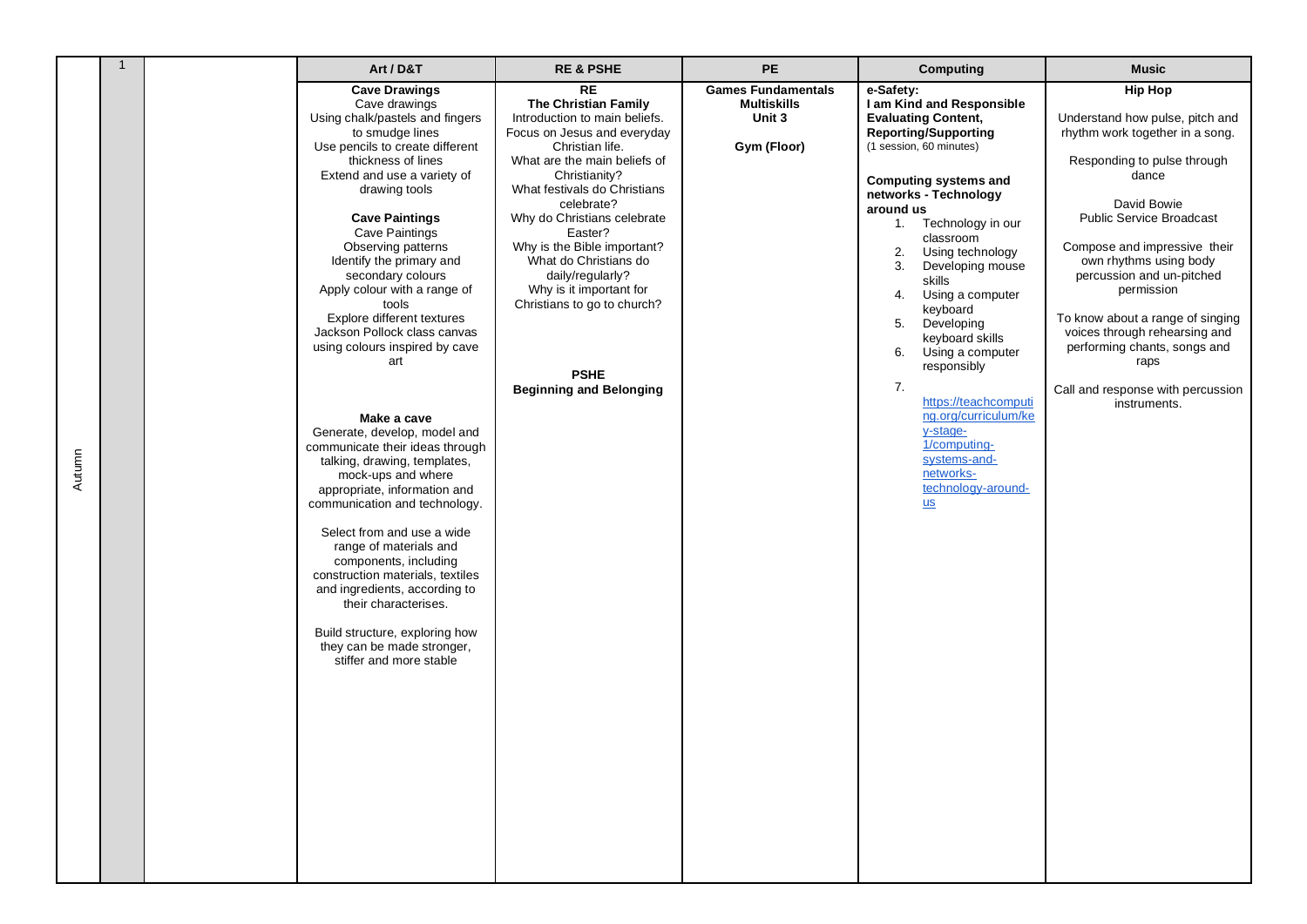|        | 2 | Topic:<br><b>Island Adventures</b>                                                                                                                                                                                                                                                                            | <b>English</b>                                                                                                                                                                                                                                                                                                                                                                                                                                                            | <b>Maths</b>                                                                                                                                                                                                                                                                                                                                                                                                                                                                                           | <b>Science</b>                                                                                                                                                                                                                                                                                                                                                                                                                                                                                                                                                  | <b>History</b>                          | Geography                                                                                                                                                                                                                                                                                                                                                                                                                                                                                                                                                                                                                                                                                                                               |
|--------|---|---------------------------------------------------------------------------------------------------------------------------------------------------------------------------------------------------------------------------------------------------------------------------------------------------------------|---------------------------------------------------------------------------------------------------------------------------------------------------------------------------------------------------------------------------------------------------------------------------------------------------------------------------------------------------------------------------------------------------------------------------------------------------------------------------|--------------------------------------------------------------------------------------------------------------------------------------------------------------------------------------------------------------------------------------------------------------------------------------------------------------------------------------------------------------------------------------------------------------------------------------------------------------------------------------------------------|-----------------------------------------------------------------------------------------------------------------------------------------------------------------------------------------------------------------------------------------------------------------------------------------------------------------------------------------------------------------------------------------------------------------------------------------------------------------------------------------------------------------------------------------------------------------|-----------------------------------------|-----------------------------------------------------------------------------------------------------------------------------------------------------------------------------------------------------------------------------------------------------------------------------------------------------------------------------------------------------------------------------------------------------------------------------------------------------------------------------------------------------------------------------------------------------------------------------------------------------------------------------------------------------------------------------------------------------------------------------------------|
| Autumn |   | Geography focus<br><b>Super Start:</b><br>Trips around the<br>continents (trying<br>food/dance etc)<br>Fantastic Finish: Pen<br>pal? Another school<br>somewhere else in the<br>world<br><b>Homework Project:</b><br>Fact file on a country of<br>their choice (where they<br>or a family member was<br>born) | <b>Billy and the Beast</b><br>by Nadia Shireen<br>link to class novel/R:<br>Where the Wild Things are<br>Heroes & Villians<br>Non-fiction unit:<br>Recipe<br>Poetry unit:<br>Shape Poems/Calligrams<br>Recite a poem<br>Reading<br><b>Fiction</b><br>The Night Pirates by Peter<br>Harris<br>The Wonder by Faye Hanson<br>A New Home for a Pirate by<br>Ronda Armitage<br>Grandad's Island by Benji<br><b>Davies</b><br><b>Non-Fiction</b><br>How Does a Lighthouse Work? | <b>Addition and Subtraction</b><br>within 10<br>Subtraction - taking away, find<br>a part, counting back, finding<br>the difference<br><b>Fact families</b><br>Comparing addition and<br>subtraction statements<br><b>Place Value within 20</b><br>Count forwards and<br>backwards<br>Write numbers to 20 in<br>numerals and words<br>Numbers from 11 to 20<br>Tens and ones<br>Counting one more/one less<br>Compare groups of objects<br>Compare numbers<br>Order groups of objects<br>Order numbers | Animals, inc. Humans<br>Identify and name a variety<br>of common animals that are<br>carnivores, herbivores and<br>omnivores.<br>Describe and compare the<br>structure of a variety of<br>common animals (fish,<br>amphibians, reptiles, birds<br>and mammals, including<br>pets)<br>Look at animals that come<br>from the countries of focus<br>Graphs/charts, sorting,<br>measurements<br><b>Seasonal Change</b><br>Observe changes across the<br>four seasons<br>Observe and describe<br>weather associated with the<br>seasons and how day length<br>varies | N/A<br><b>Recount of Pantomime trip</b> | <b>Location Knowledge</b><br>Name and locate the world's<br>seven continents and oceans on a<br>map/atlas.<br>To be able to identify the country<br>and continent in which they were<br>born (link to Brilliant babies topic)<br>SMSC link - naming ceremonies<br>in RE, respecting faiths and<br>values. Willingness to reflect on<br>their experiences.<br><b>Skills and Fieldwork</b><br>Using maps find location of birth -<br>town/city, county, country, and<br>continent.<br>Using maps find location of birth -<br>town/city, county, country,<br>continent (linking back to Brilliant<br>Babies topic).<br>Be able to explain where I live<br>and tell someone my address -<br>Create a basic map<br>Use aerial photographs of |
|        |   |                                                                                                                                                                                                                                                                                                               | by Roman Belyaev<br><b>Poetry</b><br>A First Book of the Sea by<br>Nicola Davies                                                                                                                                                                                                                                                                                                                                                                                          |                                                                                                                                                                                                                                                                                                                                                                                                                                                                                                        | -measure rain, reading<br>scales, prediction, measure<br>length: longer/shorter,<br>language relating to months                                                                                                                                                                                                                                                                                                                                                                                                                                                 |                                         | Cambridge/OP in order to locate<br>place of birth and home<br>addresses.<br>Look at Heritage<br>ordnance survey map<br><b>SMSC link - Spiritual</b><br>The study of real people and<br>places allows children to reflect on<br>their own values.<br>Value and respect the things we<br>have in common/not in common.                                                                                                                                                                                                                                                                                                                                                                                                                    |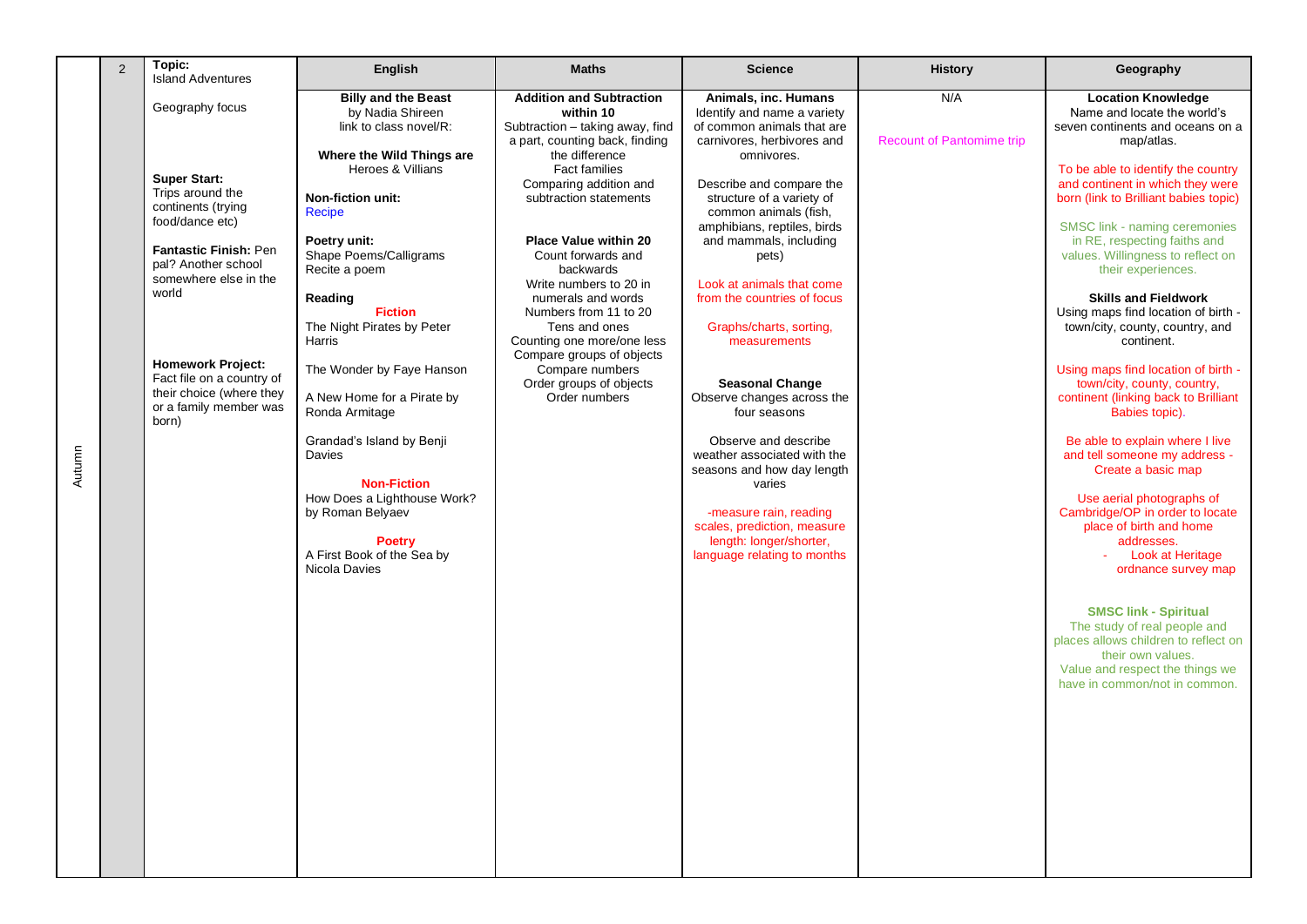|        | $\overline{2}$ | Art / D&T                                                                                                                                                                                                                                                                                                                                                                                           | <b>RE &amp; PSHE</b>                                                                                                                                                                                                                                                                                                                                                                                                                                                       | PE                                                                                                           | <b>Computing</b>                                                                                                                                                                                                                                                                                                                                                                                                                                                | <b>Music</b> |
|--------|----------------|-----------------------------------------------------------------------------------------------------------------------------------------------------------------------------------------------------------------------------------------------------------------------------------------------------------------------------------------------------------------------------------------------------|----------------------------------------------------------------------------------------------------------------------------------------------------------------------------------------------------------------------------------------------------------------------------------------------------------------------------------------------------------------------------------------------------------------------------------------------------------------------------|--------------------------------------------------------------------------------------------------------------|-----------------------------------------------------------------------------------------------------------------------------------------------------------------------------------------------------------------------------------------------------------------------------------------------------------------------------------------------------------------------------------------------------------------------------------------------------------------|--------------|
| Autumn |                | Collage<br>Use a range of materials to<br>create a college based on the<br>literacy texts<br>Think about colour, pattern,<br>texture, line, shape, form and<br>space<br>Look at pictures from both<br>literacy books, create a collage<br>of where you think a beast/wild<br>thing would live<br>Weaving<br>Awareness and discussion of<br>patterns repeating patterns to<br>create a weaving panel | RE<br><b>Celebrations</b><br>Explore what festivals<br>Christians celebrate. Compare<br>Christmas and Hanukkah<br>How do Christians celebrate<br>Christmas?<br>How do Jewish people<br>celebrate Hanukkah?<br>What are the similarities and<br>differences?<br>What does the Bible/Torah tell<br>us about these festivals?<br>What<br>Christmas/Hanukkah/Winter<br>traditions do you have?<br>What festival is important to<br>you?<br><b>PSHE</b><br><b>Anti-Bullying</b> | <b>Games Fundamentals</b><br><b>Throwing and Catching</b><br>Unit 1<br>Archery<br><b>Gymnastics Festival</b> | e-Safety:<br>I am Kind and Responsible<br><b>Kindness</b><br>(1 session, 60 minutes)<br><b>Creating media - Digital</b><br>painting<br>1. How can we paint<br>using computers?<br>2.<br>Using shapes and<br>lines<br>3. Making careful<br>choices<br>4. Why did I choose<br>that?<br>5. Painting all by<br>myself<br>Comparing<br>6.<br>computer art and<br>painting<br>https://teachcomputing.org/cur<br>riculum/key-stage-1/creating-<br>media-digital-painti |              |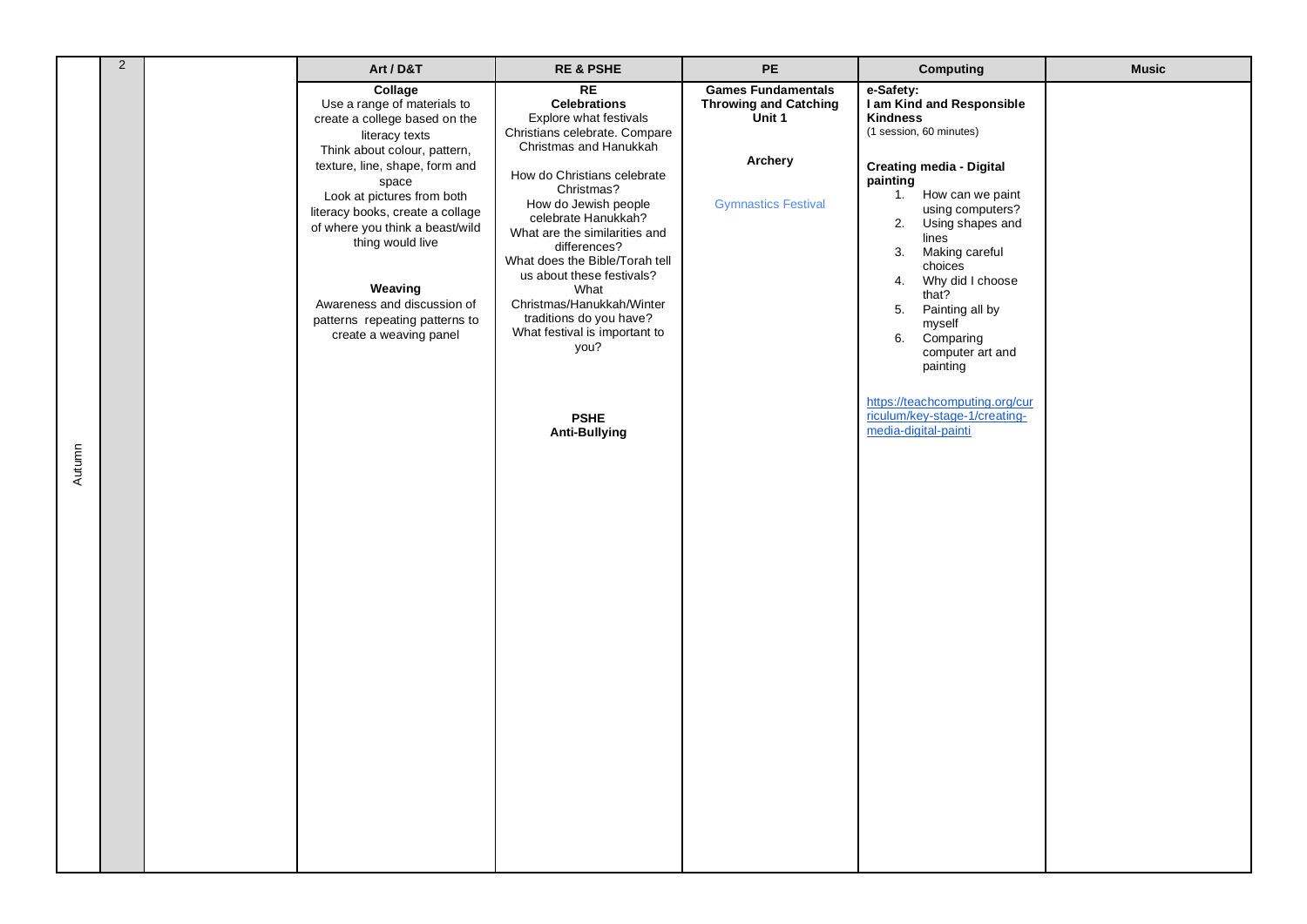

Spring

## Orchard Park Community Primary School Long Term Planning Overview – Year 1

| Topic:                                              | <b>English</b>                                     | <b>Maths</b>                                 | <b>Science</b>                                             | <b>History</b>                                               | Geography                                                |
|-----------------------------------------------------|----------------------------------------------------|----------------------------------------------|------------------------------------------------------------|--------------------------------------------------------------|----------------------------------------------------------|
| <b>Toy Story</b>                                    |                                                    |                                              |                                                            |                                                              |                                                          |
|                                                     | <b>The Naughty Bus</b><br>by Jan Oke and Jerry Oke | Shape<br>Recognise and name 3D               | <b>Everyday Materials</b><br>Distinguish between an object | <b>Changes in living memory</b>                              | <b>Location Knowledge</b><br>Locate Cambridge, Ely, East |
| History focus                                       | Journeys & exploration                             | shapes                                       | and the material from which it                             | How have toys changed over                                   | Anglia and England on a                                  |
|                                                     |                                                    | Sort 3D shapes                               | is made.                                                   | time?                                                        | map, including aerial views                              |
|                                                     | <b>Non-fiction unit:</b>                           | Recognise and name 2D                        |                                                            |                                                              |                                                          |
| <b>Super Start:</b>                                 | Letter                                             | shapes                                       | Identify and name a variety of                             | How are they different from                                  | <b>SMSC link</b>                                         |
| Go to Ely Toy Museum                                |                                                    | Sort 2D shapes                               | everyday materials, including                              | the past to now?                                             | Participate in a trip to a                               |
|                                                     | Poetry unit:                                       | Patterns with 3D and 2D                      | wood, plastic, glass, metal,                               |                                                              | different social setting.                                |
| <b>Fantastic Finish:</b>                            | <b>Riddles</b>                                     | shapes                                       | water, and rock.                                           | Timeline of toys and how they                                |                                                          |
| Watch Toy Story                                     | Recite a poem                                      |                                              |                                                            | have changed                                                 | <b>Place Knowledge</b>                                   |
|                                                     |                                                    |                                              | Describe the simple physical                               |                                                              | Compare Ely and Cambridge                                |
|                                                     | Reading<br><b>Fiction</b>                          | <b>Addition and Subtraction</b><br>within 20 | properties of a variety of                                 | Look at material changes and<br>what makes them work         | - Cathedral, size.                                       |
|                                                     | That Rabbit Belongs to Emily                       | Add by counting on                           | everyday materials.                                        |                                                              | <b>Skills and Fieldwork</b>                              |
|                                                     | Brown by Cressida Cowell                           | Add ones sing number bonds                   | This unit is looked at again                               | Talk about a decade (how                                     | Use maps and atlases to                                  |
| <b>Homework Project:</b><br>Make their own toy/game |                                                    | Find and make number                         | in the Summer Term.                                        | many years)                                                  | locate where Toys originate                              |
|                                                     | Dogger by Shirley Hughes                           | bonds                                        |                                                            |                                                              | from e.g. Russia, England                                |
| <b>Cultural Capital:</b>                            |                                                    | Add by making 10                             |                                                            | Trip to Ely toy museum                                       |                                                          |
| Ely Toy Museum                                      | Lost in the Toy Museum: An                         | Subtraction not crossing 10                  |                                                            |                                                              | <b>SMSC link</b>                                         |
| Parent visitor - Hindu                              | Adventure by David Lucas                           | Subtraction crossing 10                      | <b>Seasonal Change</b>                                     |                                                              | Appreciate the different range                           |
|                                                     |                                                    | <b>Related facts</b>                         | Observe changes across the                                 |                                                              | of toys from cultures.                                   |
|                                                     | The Velveteen Rabbit by                            | Compare number sentences                     | four seasons                                               | <b>SMSC link - Social</b>                                    |                                                          |
|                                                     | Margery Williams                                   |                                              | Observe and describe                                       | Contrast and compare toys<br>from different periods of time. |                                                          |
|                                                     | Traction Man Is Here by Mini                       | <b>Number &amp; Place Value</b>              | weather associated with the                                | Think about the toys that                                    |                                                          |
|                                                     | Grey                                               | within 50                                    | seasons and how day length                                 | children in different social                                 |                                                          |
|                                                     |                                                    | Counting to 50 making 10s                    | varies                                                     | classes would have had.                                      |                                                          |
|                                                     |                                                    | Numbers to 50                                |                                                            |                                                              |                                                          |
|                                                     | <b>Non-Fiction</b>                                 | Counting forwards and                        | -measure rain, reading                                     | <b>Moral</b>                                                 |                                                          |
|                                                     | Toys and Games by Sally                            | backwards within 50                          | scales, prediction, measure                                | Ability to recognise, and                                    |                                                          |
|                                                     | Hewitt                                             | Tens and ones                                | length: longer/shorter,                                    | value, the things we share in                                |                                                          |
|                                                     |                                                    | Represent numbers to 50                      | language relating to months                                | common across cultural,                                      |                                                          |
|                                                     | Toys Around the World by<br>Joanna Brundle         | One more/One less<br>Compare objects and     |                                                            | religious, ethnic and socio-<br>economic communities (toys   |                                                          |
|                                                     |                                                    | numbers within 50                            | Letter about waterproof                                    | around the world)                                            |                                                          |
|                                                     | <b>Poetry</b>                                      | Order numbers within 50                      | materials                                                  |                                                              |                                                          |
|                                                     | The Toys' Playtime by Tony                         | Count in 2s                                  |                                                            | <b>Spiritual</b>                                             |                                                          |
|                                                     | <b>Mitton</b>                                      | Count in 5s                                  |                                                            | Trip to the Toy Museum                                       |                                                          |
|                                                     |                                                    |                                              |                                                            | provides a sense of                                          |                                                          |
|                                                     |                                                    |                                              |                                                            | enjoyment and fascination in                                 |                                                          |
|                                                     |                                                    |                                              |                                                            | learning                                                     |                                                          |
|                                                     |                                                    |                                              |                                                            |                                                              |                                                          |
|                                                     |                                                    |                                              |                                                            |                                                              |                                                          |
|                                                     |                                                    |                                              |                                                            |                                                              |                                                          |
|                                                     |                                                    |                                              |                                                            |                                                              |                                                          |
|                                                     |                                                    |                                              |                                                            |                                                              |                                                          |
|                                                     |                                                    |                                              |                                                            |                                                              |                                                          |
|                                                     |                                                    |                                              |                                                            |                                                              |                                                          |
|                                                     |                                                    |                                              |                                                            |                                                              |                                                          |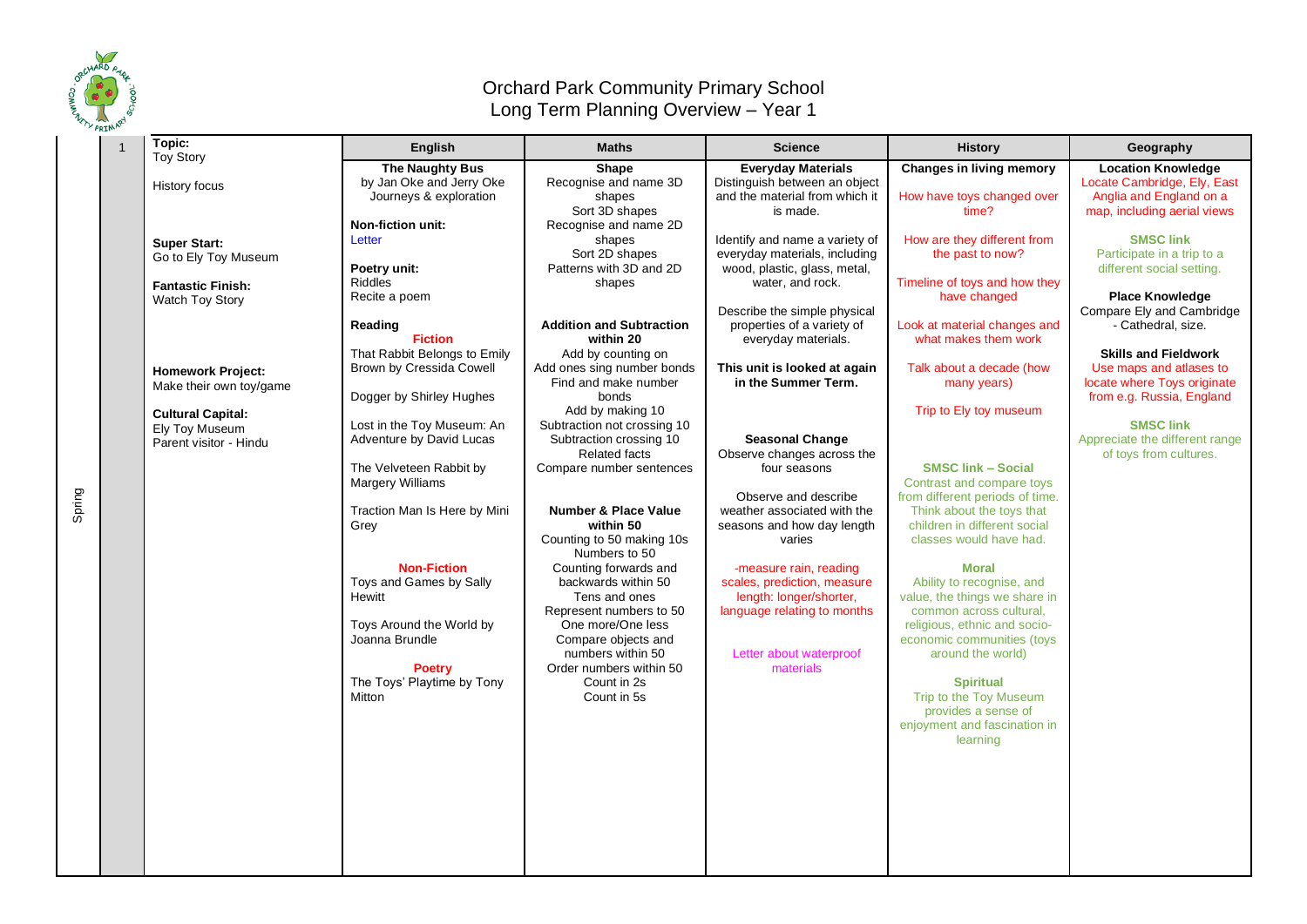|        | $\mathbf{1}$ | Art / D&T                                                                                                                                                                                                                                                                | <b>RE &amp; PSHE</b>                                                                                                                                                                                                                                                                                                                                                                                | PE                                                                 | <b>Computing</b>                                                                                                                                                                                                                                                                                                                                        | <b>Music</b>                                |
|--------|--------------|--------------------------------------------------------------------------------------------------------------------------------------------------------------------------------------------------------------------------------------------------------------------------|-----------------------------------------------------------------------------------------------------------------------------------------------------------------------------------------------------------------------------------------------------------------------------------------------------------------------------------------------------------------------------------------------------|--------------------------------------------------------------------|---------------------------------------------------------------------------------------------------------------------------------------------------------------------------------------------------------------------------------------------------------------------------------------------------------------------------------------------------------|---------------------------------------------|
|        |              | <b>Drawing</b><br>Observational drawings of<br>Old Toys                                                                                                                                                                                                                  | <b>RE</b><br>The Family in Islam<br>Explore the main beliefs of<br>Islam. Explore what Islam                                                                                                                                                                                                                                                                                                        | <b>Games Fundamentals</b><br><b>Striking and Hitting</b><br>Unit 2 | e-Safety:<br>I am Safe and Secure<br>Relationships, Privacy and<br><b>Protecting Devices</b>                                                                                                                                                                                                                                                            | <b>Blues</b><br>Bhangra<br>Baroque<br>Latin |
|        |              | Starting to think about<br>shading and tones                                                                                                                                                                                                                             | says about family (extended<br>family)                                                                                                                                                                                                                                                                                                                                                              | <b>Dance - Previous DancED</b><br>unit                             | (1 session, 60 minutes)                                                                                                                                                                                                                                                                                                                                 | Folk<br>Bossa Nova                          |
| Spring |              | Observe anatomy (faces,<br>limbs)<br>Make a thaumatrope<br>Design purposeful,<br>functional, appealing<br>products for themselves and<br>others users based on design<br>criteria<br>Select from and use a range<br>of tools and equipment to<br>perform practical tasks | What does it mean to be a<br>Muslim?<br>What is day-to-day life like as<br>a Muslim?<br>How do Muslims look after<br>their family? What traditions<br>do families have?<br>What does the Quran say<br>about family?<br>What does family mean to<br>you? Why is your family<br>important? What day-to-day<br>rituals do you have? How<br>does this compare?<br><b>PSHE</b><br><b>Managing Change</b> |                                                                    | <b>Creating media - Digital</b><br>writing<br>Exploring the<br>$\mathbf{1}$ .<br>keyboard<br>2. Adding and<br>removing text<br>3. Exploring the<br>tollbar<br>Making changes to<br>4.<br>text<br>5.<br>Explaining my<br>choices<br>6.<br>Pencil or keyboard<br>https://teachcomputing.org/cu<br>rriculum/key-stage-1/creating-<br>media-digital-writing | Funk                                        |
|        |              |                                                                                                                                                                                                                                                                          |                                                                                                                                                                                                                                                                                                                                                                                                     |                                                                    |                                                                                                                                                                                                                                                                                                                                                         |                                             |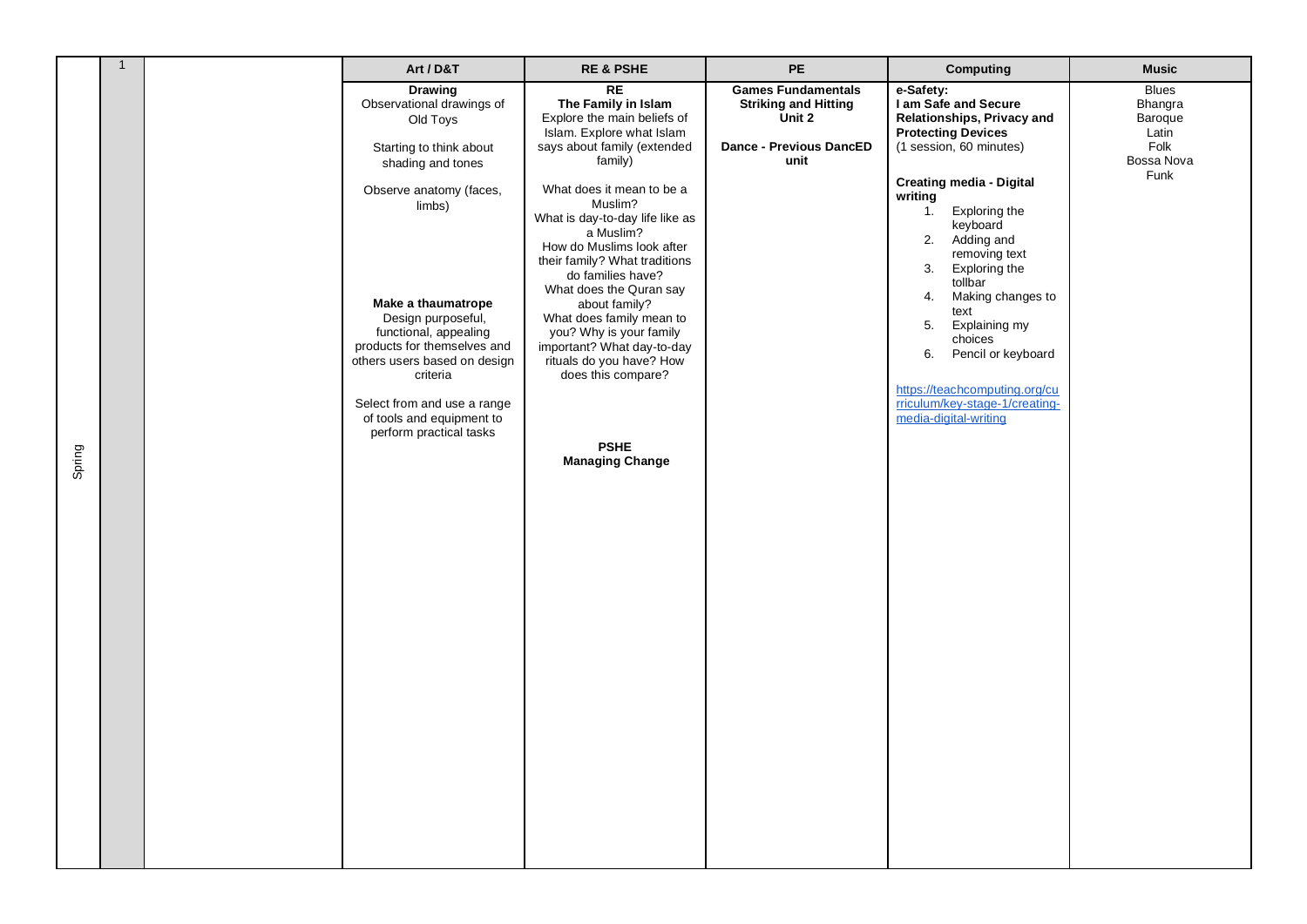| $\overline{2}$ | Topic:<br>Wonderful Wildlife      | English                                     | <b>Maths</b>                             | <b>Science</b>                                               | <b>History</b> | Geography                                                   |
|----------------|-----------------------------------|---------------------------------------------|------------------------------------------|--------------------------------------------------------------|----------------|-------------------------------------------------------------|
|                |                                   | <b>Stanley's Stick</b>                      | <b>Length and Height</b>                 | <b>Plants</b>                                                | N/A            | <b>Place Knowledge</b>                                      |
|                | Geography focus                   | by John Hegley and Neal                     | Compare lengths and heights              | Identify and name a variety of                               |                | Understanding the similarities                              |
|                |                                   | Layton                                      | Measuring lengths<br>Introduce the ruler | common wild and garden<br>plants, including deciduous        |                | and differences between<br>China and Cambridge.             |
|                |                                   | Dinosaurs and all that                      | Adding and subtracting length            | and evergreen trees                                          |                | Use maps and atlases to                                     |
|                | <b>Super Start:</b>               | <b>Rubbish</b>                              | problems                                 |                                                              |                | identify China.                                             |
|                | Planting at school - strawberries | by Michael Foreman                          |                                          | Identify and describe the                                    |                | <b>SMSC link</b>                                            |
|                | or cress                          | Nature & environment                        | <b>Weight and Volume</b>                 | basic structure of a variety of<br>common flowering plants,  |                | Recognise the right/wrong                                   |
|                | <b>Fantastic Finish:</b>          |                                             | Introduce weight and mass                | including trees.                                             |                | (moral and ethical issues)                                  |
|                | Litter picking around Orchard     | <b>Non-fiction unit:</b>                    | Measure and compare mass                 |                                                              |                | and apply these to their                                    |
|                | Park/field - wildlife trust       | <b>Instructions</b>                         | Weight and mass problems                 | -measuring heights, language                                 |                | behaviour, knowing the                                      |
|                |                                   | Pamphlet                                    | Introduce capacity and<br>volume         | related to months, sequence<br>events in chronological order |                | consequences of their<br>actions.                           |
|                |                                   | Poetry unit:                                | Measure and compare                      | using language: yesterday,                                   |                |                                                             |
|                | <b>Homework Project:</b>          | Acrostics                                   | capacity                                 | morning etc, Compare,                                        |                | <b>Human and Physical</b>                                   |
|                | Make something out of             | Recite a poem                               |                                          | describe, solve practical                                    |                | Compare key physical and                                    |
|                | reused/recycled materials.        | Reading                                     |                                          | problems for capacity                                        |                | human features of China to<br>those of England - coastline, |
|                | <b>Cultural Capital:</b>          | <b>Fiction</b>                              |                                          |                                                              |                | mountains, sea/ocean,                                       |
|                | Orchard Park Wildlife Project     | Stick Man by Julia Donaldson                |                                          |                                                              |                | weather, seasons                                            |
|                |                                   |                                             |                                          | <b>Seasonal Change</b>                                       |                |                                                             |
|                |                                   | Jim and the Beanstalk by<br>Raymond Briggs  |                                          | Observe changes across the<br>four seasons                   |                | <b>SMSC link - Cultural</b><br>Children learn about the     |
|                |                                   |                                             |                                          |                                                              |                | characteristics of their local                              |
|                |                                   | Katie and the Sunflowers by                 |                                          | Observe and describe                                         |                | area and compare and                                        |
|                |                                   | James Mayhew                                |                                          | weather associated with the                                  |                | contrast them with other                                    |
|                |                                   | The Little Gardener by Emily                |                                          | seasons and how day length<br>varies                         |                | places                                                      |
|                |                                   | Hughes                                      |                                          |                                                              |                | <b>Skills and Fieldwork</b>                                 |
|                |                                   |                                             |                                          | -measure rain, reading                                       |                | Use maps and atlases to                                     |
|                |                                   | <b>Non-Fiction</b>                          |                                          | scales, prediction, measure                                  |                | identify China.                                             |
|                |                                   | My First Book of Nature by<br>Nicola Davies |                                          | length: longer/shorter,<br>language relating to months       |                | Identify litter spots around OP<br>and plot these on a map. |
|                |                                   |                                             |                                          |                                                              |                |                                                             |
|                |                                   | A Little Guide to Wild Flowers              |                                          |                                                              |                | <b>SMSC link</b>                                            |
|                |                                   | by Charlotte Voake                          |                                          |                                                              |                | Right/wrong, willingness to                                 |
|                |                                   | <b>Poetry</b>                               |                                          |                                                              |                | participate in litter picking in<br>the community.          |
|                |                                   | The Dragon Kite by Brenda                   |                                          |                                                              |                |                                                             |
|                |                                   | Williams                                    |                                          |                                                              |                |                                                             |
|                |                                   |                                             |                                          |                                                              |                |                                                             |
|                |                                   | Pumpkin Soup by Helen<br>Cooper             |                                          |                                                              |                |                                                             |
|                |                                   |                                             |                                          |                                                              |                |                                                             |
|                |                                   |                                             |                                          |                                                              |                |                                                             |
|                |                                   |                                             |                                          |                                                              |                |                                                             |
|                |                                   |                                             |                                          |                                                              |                |                                                             |
|                |                                   |                                             |                                          |                                                              |                |                                                             |
|                |                                   |                                             |                                          |                                                              |                |                                                             |
|                |                                   |                                             |                                          |                                                              |                |                                                             |
|                |                                   |                                             |                                          |                                                              |                |                                                             |
|                |                                   |                                             |                                          |                                                              |                |                                                             |
|                |                                   |                                             |                                          |                                                              |                |                                                             |

Spring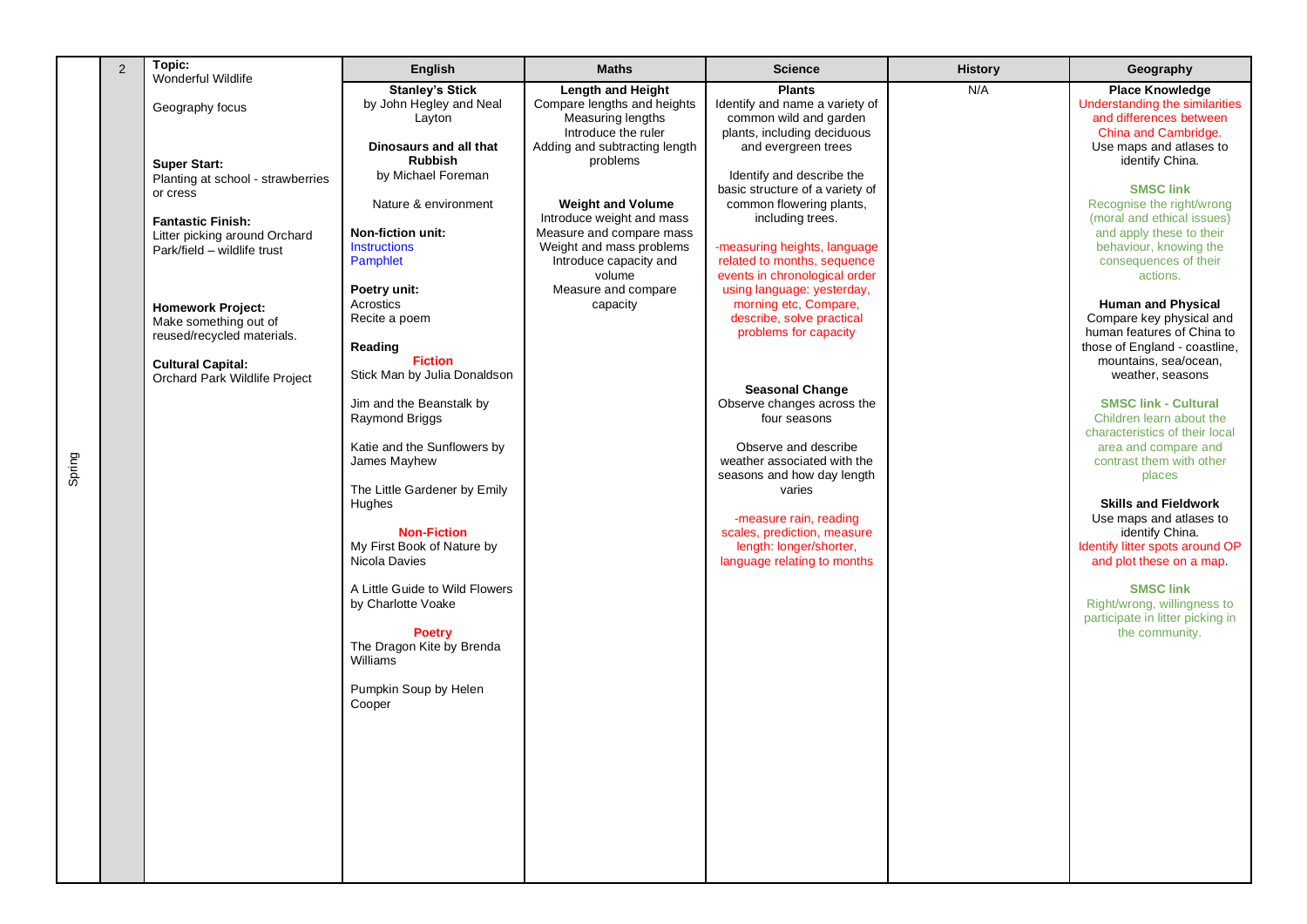|        | 2 | Art / D&T                                                                                                                                                                                                                                                                                                                                                                                                                                                                                                                                                                                                                      | <b>RE &amp; PSHE</b>                                                                                                                                                                                                                                                                                                                                                                                                                                                                                                                                                                                       | <b>PE</b>                                                 | <b>Computing</b>                                                                                                                                                                                                                                                                                                                                                                                             | <b>Music</b>                                    |
|--------|---|--------------------------------------------------------------------------------------------------------------------------------------------------------------------------------------------------------------------------------------------------------------------------------------------------------------------------------------------------------------------------------------------------------------------------------------------------------------------------------------------------------------------------------------------------------------------------------------------------------------------------------|------------------------------------------------------------------------------------------------------------------------------------------------------------------------------------------------------------------------------------------------------------------------------------------------------------------------------------------------------------------------------------------------------------------------------------------------------------------------------------------------------------------------------------------------------------------------------------------------------------|-----------------------------------------------------------|--------------------------------------------------------------------------------------------------------------------------------------------------------------------------------------------------------------------------------------------------------------------------------------------------------------------------------------------------------------------------------------------------------------|-------------------------------------------------|
| Spring |   | <b>Paintings</b><br>Look at a range of art from<br>Van Gough. Think about his<br>techniques/brush strokes<br>(sunflowers)<br>Applying colour with a range<br>of tools<br>Use acrylic paint to paint own<br>version of Van Gough<br>sunflowers picture.<br>Mixing of colours<br>Paint flower sculptures<br><b>Sculpture</b><br>Using clay to design and<br>create a structure, similar to<br>that of Marc Quinn<br>Carve<br>Pinch and roll coils and slabs<br>using a modelling media<br><b>Printing</b><br>Andy Warhol - Flower prints<br>Create patterns<br>Find collections of<br>colour/appropriate block<br>colours to use | <b>RE</b><br>What makes a place<br>special?<br>Focus on Christianity and<br>Islam. Explore what places<br>are special to people in each<br>of these religions<br>(Church/Mosque)<br>What makes a place special?<br>Why is the Church special for<br>Christians?<br>Why is the Mosque special to<br>Muslims?<br>When do Christians/Muslims<br>visit their special place?<br>What do people from each of<br>the religions do when they go<br>to their place of worship and<br>why do they go?<br>What special place do you<br>have? Why is it special to<br>you?<br><b>PSHE</b><br><b>Healthy Lifestyles</b> | <b>Multiskills (CRC)</b><br><b>Gymnastics (Apparatus)</b> | e-Safety - Spring 2<br>I am Safe and Secure<br>Privacy<br>(1 session, 60 minutes)<br>Data and information -<br>Grouping data<br>Label and match<br>1.<br>Group and count<br>2.<br>3.<br>Describe an object<br>Making different<br>4.<br>groups<br>5.<br>Comparing groups<br>Answering<br>6.<br>questions<br>https://teachcomputing.org/cu<br>rriculum/key-stage-1/data-<br>and-information-grouping-<br>data | <b>Musical Suite</b><br>Carnival of the Animals |
|        |   |                                                                                                                                                                                                                                                                                                                                                                                                                                                                                                                                                                                                                                |                                                                                                                                                                                                                                                                                                                                                                                                                                                                                                                                                                                                            |                                                           |                                                                                                                                                                                                                                                                                                                                                                                                              |                                                 |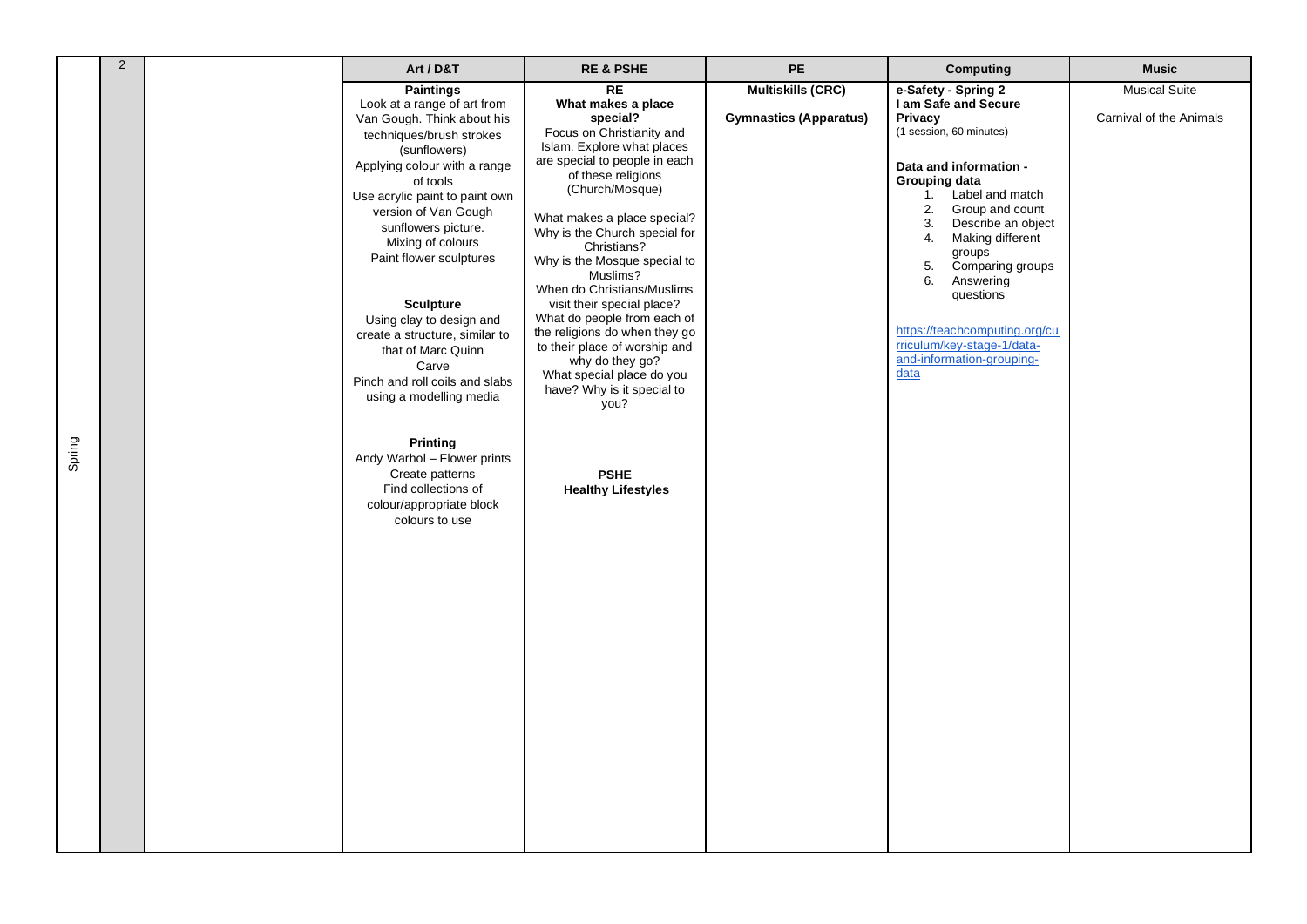

Summer

## Orchard Park Community Primary School Long Term Planning Overview – Year 1

| Topic:                                                                                                                                                                                                                                                                                                     | <b>English</b>                                                                                                                                                                                                                                                                                                                                                                                         | <b>Maths</b>                                                                                                                                                                                                                                                                                                                                                            | <b>Science</b>                                                                                                                                                                                                                                                                                                                                            | <b>History</b>                                                                                                                                                                                                                                                                                                                                                                                                                        | Geography                                                                                                                                                                                                                                                                                                                                                                                           |
|------------------------------------------------------------------------------------------------------------------------------------------------------------------------------------------------------------------------------------------------------------------------------------------------------------|--------------------------------------------------------------------------------------------------------------------------------------------------------------------------------------------------------------------------------------------------------------------------------------------------------------------------------------------------------------------------------------------------------|-------------------------------------------------------------------------------------------------------------------------------------------------------------------------------------------------------------------------------------------------------------------------------------------------------------------------------------------------------------------------|-----------------------------------------------------------------------------------------------------------------------------------------------------------------------------------------------------------------------------------------------------------------------------------------------------------------------------------------------------------|---------------------------------------------------------------------------------------------------------------------------------------------------------------------------------------------------------------------------------------------------------------------------------------------------------------------------------------------------------------------------------------------------------------------------------------|-----------------------------------------------------------------------------------------------------------------------------------------------------------------------------------------------------------------------------------------------------------------------------------------------------------------------------------------------------------------------------------------------------|
| Magical Moon<br>History focus<br><b>Super Start:</b><br>Space dress up<br><b>Fantastic Finish:</b><br>Design & Make a Moon Buggy<br><b>Homework Project: Make</b><br>something to do with<br>space(model of the plants/moon,<br>fact file, rocket)<br><b>Cultural Capital:</b><br>Cambridge Science Centre | Sidney, Stella and the Moon<br>by Emma Yarlett<br>Or Astro Girl<br>by Ken Wilson-Max<br>Journeys & exploration<br>Beegu<br>by Alexis Deacon<br><b>Similarities &amp; differences</b><br><b>Non-fiction unit:</b><br>'How to' guide<br>Moon fact file/information<br>booklet<br>Letter<br>Poetry unit:<br>Shape poems/Calligrams<br>Recite a poem<br>Reading<br><b>Fiction</b>                          | <b>Multiplication and Division</b><br>Count in 2s, 5s and 10s<br>Make and add equal groups<br>Make arrays<br>Make doubles<br>Make equal groups -<br>grouping, sharing<br>Fractions $\frac{1}{2}$ and $\frac{1}{4}$<br>Making and finding a half and<br>a whole<br>Find a half<br>Find a quarter<br><b>Position and Direction</b><br>Describe turns<br>Describe position | Earth & Space<br>Identify the sun, stars and<br>planets<br>Name the planets<br>The First Moon Landing/ Neil<br>Armstrong<br>Recognise darkness as the<br>absence of light<br>Identify light sources,<br>including the sun<br><b>Planets Song</b><br><b>Key Person</b><br>Mae Jemison (First African<br>American women in space)<br><b>Seasonal Change</b> | Significant individual &<br>historical event in the past<br>which has contributed to<br>international achievements<br>Know who Neil Armstrong<br>was.<br>Understand how the moon<br>landing took place.<br>When the moon landing took<br>place.<br><b>SMSC link - Spiritual</b><br>Sense of enjoyment and<br>fascination by studying Neil<br>Armstrong and the moon<br>landing, children learn factual<br>information, but encouraged | <b>Location Knowledge</b><br><b>Find America and locate</b><br>NASA.<br><b>SMSC link</b><br>Using imagination to fly to the<br>moon.<br><b>Human and Physical</b><br>Identify seasonal and daily<br>weather patterns in the UK.<br>Seasonal and daily weather<br>patterns - link to science in<br>Autumn 2<br><b>SMSC link - Spiritual</b><br>encouraging children to<br>appreciate the environment |
| Planetarium with Yr 5 in<br>Summer 2                                                                                                                                                                                                                                                                       | Man on the Moon by Simon<br><b>Bartram</b><br>The Way Back Home by<br>Oliver Jeffers<br>Field Trip to the Moon by<br>Jeanne Willis & John Hare<br>The Darkest Dark by Chris<br>Hadfield & The Fan Brothers<br><b>Non-Fiction</b><br>Tree: Seasons Come,<br>Seasons Go by Patricia<br>Hegarty<br>A Cat's Guide to the Night<br>Sky by Stuart Atkinson<br><b>Poetry</b><br>Space Poems by Gaby<br>Morgan |                                                                                                                                                                                                                                                                                                                                                                         | Observe changes across the<br>four seasons<br>Observe and describe<br>weather associated with the<br>seasons and how day length<br>varies<br>-measure rain, reading<br>scales, prediction, measure<br>length: longer/shorter,<br>language relating to<br>months.                                                                                          | to reflect upon what it would<br>be like to travel into space.<br>Fact file of Neil Armstrong<br>and the moon landing                                                                                                                                                                                                                                                                                                                 | exploring their own feelings<br>about the places that they are<br>learning about. We promote a<br>sense of wonder in the<br>environment, by exploring<br>their own feeling about the<br>places they are learning<br>about                                                                                                                                                                           |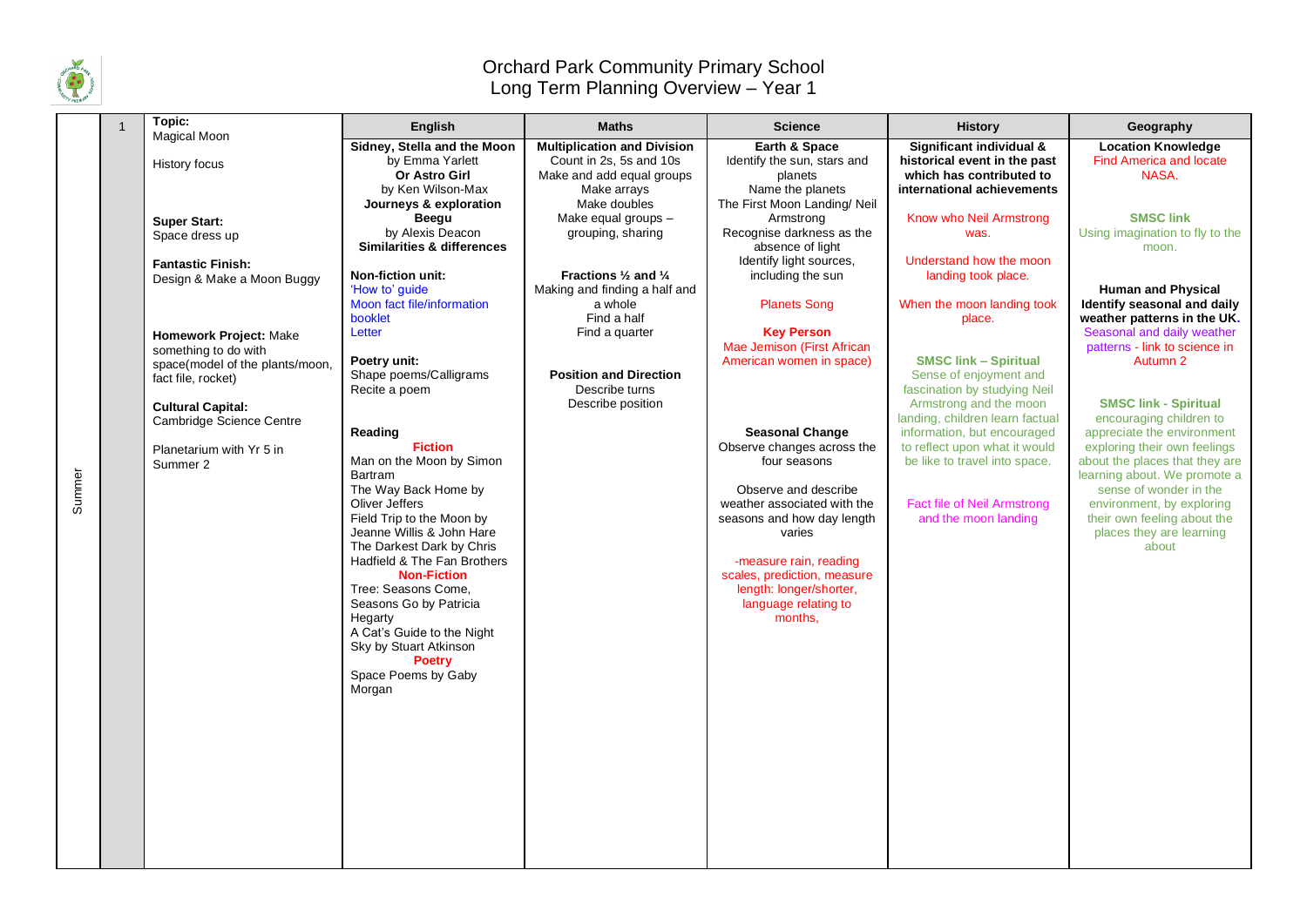|        | $\mathbf{1}$ | Art / D&T                                                                                                                                                                                | <b>RE &amp; PSHE</b>                                                                                                                                                                                            | PE                                                                                                                                                             | <b>Computing</b>                                                                                                                                 | <b>Music</b>                                                                            |
|--------|--------------|------------------------------------------------------------------------------------------------------------------------------------------------------------------------------------------|-----------------------------------------------------------------------------------------------------------------------------------------------------------------------------------------------------------------|----------------------------------------------------------------------------------------------------------------------------------------------------------------|--------------------------------------------------------------------------------------------------------------------------------------------------|-----------------------------------------------------------------------------------------|
|        |              | <b>Painting</b><br>Space art<br>Painting of space using<br>everyday materials (bottle lids<br>etc)<br>Collage                                                                            | <b>RE</b><br><b>Books and stories</b><br>Look at examples of books by<br>Nick Butterworth. Focus on<br>what books are special to<br>Christians/Muslims.<br>What is special about the<br>Nick Butterworth books? | <b>Tennis (Neil)</b><br>Dance - DancED will come<br>in to teach<br><b>SMSC Link - Cultural -</b><br>willingness to participate in<br>and respond positively to | e-Safety:<br>I am Healthy<br><b>Age Appropriate</b><br>(1 session, 60 minutes each)<br>Programming A - Moving a<br>robot<br><b>Buttons</b><br>1. | Introduction to pop and rock<br>music<br>David Bowie<br><b>Public Service Broadcast</b> |
|        |              | Space art collage<br><b>Mechanics &amp; Construction</b>                                                                                                                                 | What book is special to<br>Christians?<br>What books are special to<br>Muslims?<br>What stories are special to<br>Muslims?<br>What is the moral of the Nick                                                     | artistic, musical, sporting and<br>cultural opportunities                                                                                                      | 2.<br>Directions<br>3.<br>Forwards and<br>backwards<br>Four directions<br>4.<br>5.<br>Getting there<br>6.<br>Routes                              |                                                                                         |
|        |              | Make a Moon Buggy<br>Use materials to practise<br>drilling, screwing, gluing and<br>nailing materials to make and<br>strengthen products.<br>Create products using levers<br>and wheels. | Butterworth stories?<br>How can these books and<br>stories be used in everyday<br>life?<br>What book is special to you?<br>Why?                                                                                 |                                                                                                                                                                | https://teachcomputing.org/cu<br>rriculum/key-stage-<br>1/programming-a-moving-a-<br>robot                                                       |                                                                                         |
| Summer |              |                                                                                                                                                                                          | <b>PSHE</b><br><b>Relationship and Sex</b><br>Education                                                                                                                                                         |                                                                                                                                                                |                                                                                                                                                  |                                                                                         |
|        |              |                                                                                                                                                                                          |                                                                                                                                                                                                                 |                                                                                                                                                                |                                                                                                                                                  |                                                                                         |
|        |              |                                                                                                                                                                                          |                                                                                                                                                                                                                 |                                                                                                                                                                |                                                                                                                                                  |                                                                                         |
|        |              |                                                                                                                                                                                          |                                                                                                                                                                                                                 |                                                                                                                                                                |                                                                                                                                                  |                                                                                         |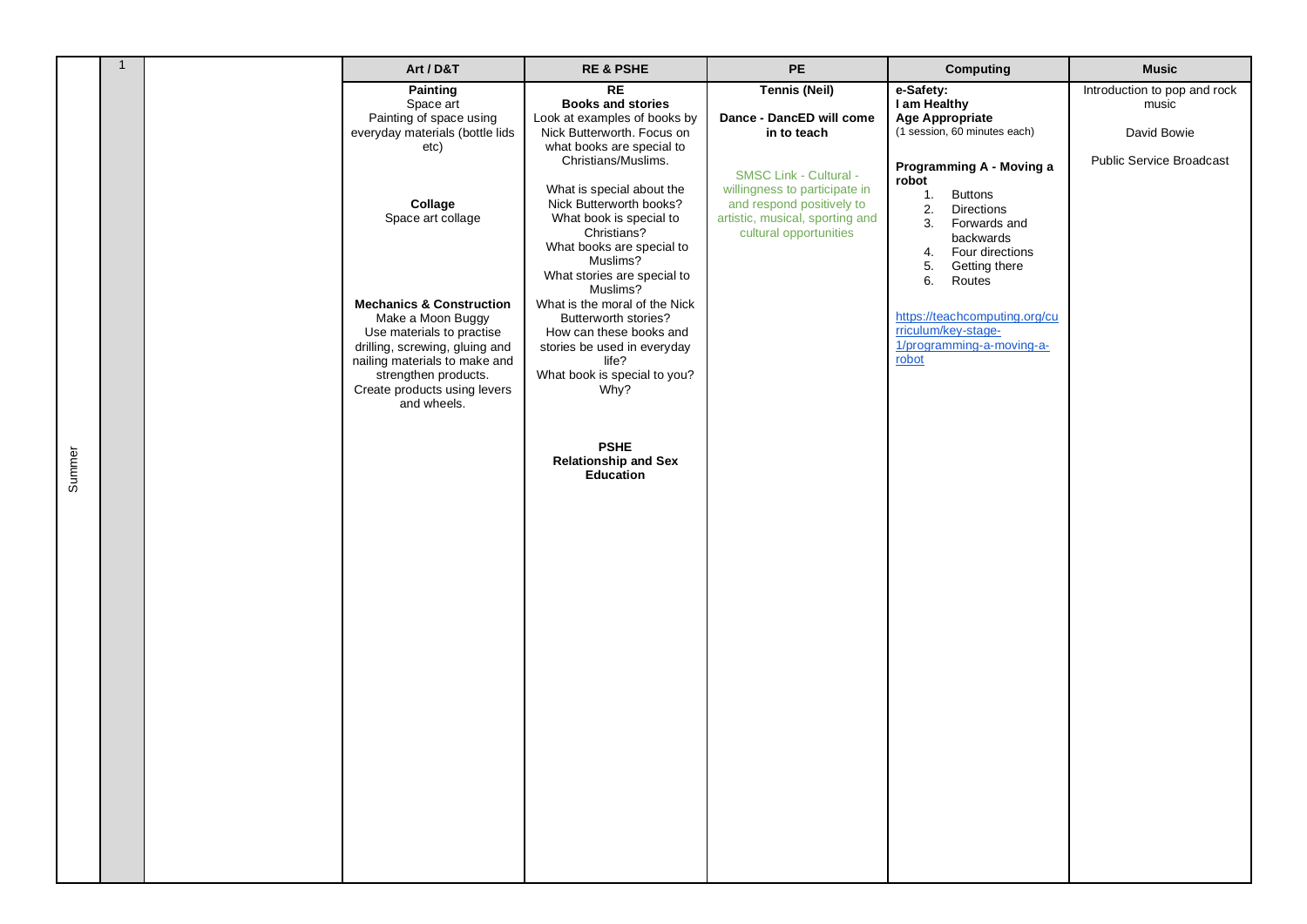| 2 | Topic:<br><b>Big Blue Sea</b>                                                            | <b>English</b>                                                                                                                                                              | <b>Maths</b>                                                                                                                                                                        | <b>Science</b>                                                                                                                                                                                         | <b>History</b>                                                                                                                                              | Geography                                                                                                                                                                                                         |
|---|------------------------------------------------------------------------------------------|-----------------------------------------------------------------------------------------------------------------------------------------------------------------------------|-------------------------------------------------------------------------------------------------------------------------------------------------------------------------------------|--------------------------------------------------------------------------------------------------------------------------------------------------------------------------------------------------------|-------------------------------------------------------------------------------------------------------------------------------------------------------------|-------------------------------------------------------------------------------------------------------------------------------------------------------------------------------------------------------------------|
|   | Geography focus                                                                          | Julian is a Mermaid<br>by Jessica Love<br>Imagination & creativity                                                                                                          | Place Value (within 100)<br>Counting to 100 by making<br>10s                                                                                                                        | <b>Everyday Materials</b><br>Distinguish between an<br>object and the material from                                                                                                                    | Changes within and beyond<br>living memory                                                                                                                  | <b>Place Knowledge</b><br>Name and locate and identify<br>characteristics of the four                                                                                                                             |
|   | Super Start: A day at the<br>seaside (Punch and Judy)<br>Fantastic Finish: Trip to Wells | <b>Lost and Found</b><br>by Oliver Jeffers<br>Friendship & kindness<br><b>Non-fiction unit:</b><br>Non chronological report<br><b>Advertisement</b>                         | Counting to 100<br>Counting forwards and<br>backwards within 100<br>Introduce the 100 square<br>Partitioning numbers<br>Comparing numbers<br>Ordering numbers<br>One more, One less | which it is made.<br>Identify and name a variety of<br>everyday materials, including<br>wood, plastic, glass, metal,<br>water, and rock.<br>Describe the simple physical<br>properties of a variety of | How beaches have changed<br>over time.<br>Seaside holidays in the past<br>Victorian seaside<br>Punch and Judy - link to<br>toys/entertainment               | countries and capital cities of<br>the UK and the surrounding<br>seas<br><b>SMSC link - Spiritual</b><br>Encourage the children to<br>appreciate the environment<br>but exploring their own<br>feelings about the |
|   |                                                                                          | Poetry unit:<br><b>Riddles</b><br>Recite a poem                                                                                                                             | Money<br>Recognising coins<br>Recognising notes                                                                                                                                     | everyday materials.<br>Compare and group together<br>a variety of everyday                                                                                                                             | <b>SMSC link Spiritual</b><br>Sense of enjoyment and<br>fascination in learning about                                                                       | characteristics of the UK and<br>the surrounding seas<br><b>Human and Physical</b>                                                                                                                                |
|   | <b>Homework Project:</b><br>Making a seaside scene<br><b>Cultural Capital:</b>           | Reading<br><b>Fiction</b><br>The Secret of Black Rock by                                                                                                                    | Counting in coins<br><b>Time</b>                                                                                                                                                    | materials on the basis of their<br>simple physical properties,<br><b>Waterproof Materials</b>                                                                                                          | themselves, others and the<br>world around them<br><b>Social</b>                                                                                            | To be able to identify key<br>features of city(Cambridge),<br>town(Wells), village (local e.g.<br>Comberton) and                                                                                                  |
|   | Trip to the seaside - Wells                                                              | Joe Todd-Stanton<br>The Storm Whale by Benji<br>Davies<br>The Lighthouse Keeper's<br>Lunch by Ronda Armitage<br>At the Beach by Roland<br>Harvey                            | Before and After<br>Dates<br>Time to the hour<br>Time to the half hour<br>Writing time<br>Comparing time                                                                            | <b>Floating &amp; Sinking</b><br><b>Seasonal Change</b><br>Observe changes across the                                                                                                                  | A trip to the seaside<br>encourages social<br>development through<br>collaborative activities<br>Explore the similarities and<br>contrasts between past and | farm(Wimpole)<br><b>SMSC link</b><br>Participate in local community<br>settings and appreciate the<br>range of cultures in<br>Cambridge.                                                                          |
|   |                                                                                          | Billy's Bucket by Kes Gray &<br><b>Garry Parsons</b><br><b>Non-Fiction</b><br>Secrets of the Seashore by<br>Carron Brown & Alyssa<br>Nassner<br>The Big Book of the Blue by |                                                                                                                                                                                     | four seasons<br>Observe and describe<br>weather associated with the<br>seasons and how day length<br>varies<br>-measure rain, reading                                                                  | present societies                                                                                                                                           | <b>Skills and Fieldwork</b><br>Identify and locate the world's<br>7 continents and oceans on a<br>map/atlases.<br>Use a compass to navigate<br>around a world map<br>Use aerial photographs to                    |
|   |                                                                                          | Yuval Zommer<br><b>Poetry</b><br>Seaside Poems by Jill<br><b>Bennett</b><br>Commotion in the Ocean by<br>Giles Andrae                                                       |                                                                                                                                                                                     | scales, prediction, measure<br>length: longer/shorter,<br>language relating to months                                                                                                                  |                                                                                                                                                             | identify Wells<br><b>SMSC link - Cultural</b><br>Learn about the<br>characteristics of their local<br>area and compare and<br>contrast them with other<br>areas                                                   |
|   |                                                                                          |                                                                                                                                                                             |                                                                                                                                                                                     |                                                                                                                                                                                                        |                                                                                                                                                             |                                                                                                                                                                                                                   |
|   |                                                                                          |                                                                                                                                                                             |                                                                                                                                                                                     |                                                                                                                                                                                                        |                                                                                                                                                             |                                                                                                                                                                                                                   |

Summer